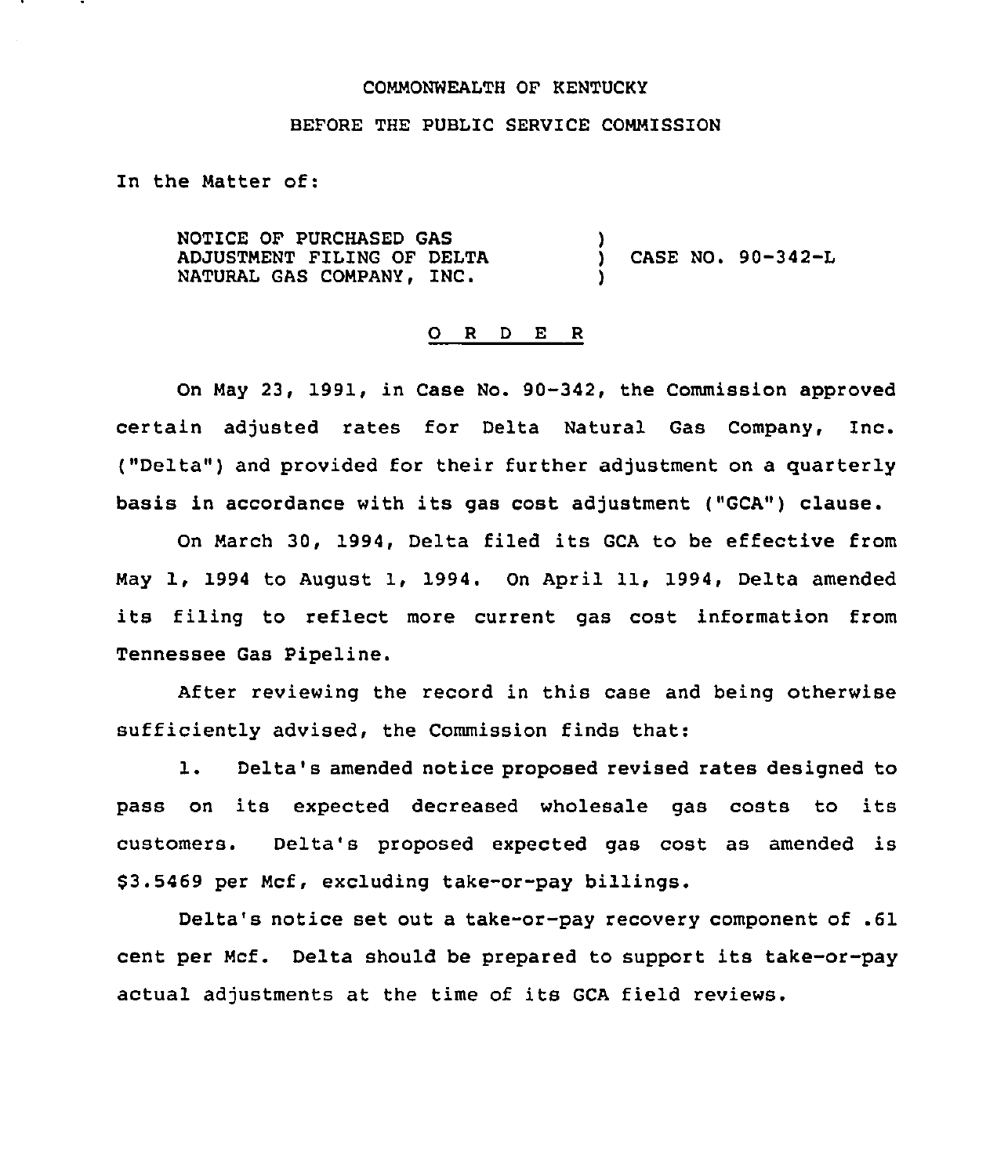2. Delta's notice set out no current quarter refund adjustment. The total refund adjustment of 2.33 cents per Ncf reflects previous quarter adjustments.

3. Delta's notice set out a current quarter actual adjustment of 61.59 cents per Ncf to recoup unrecovered gas cost from November and December 1993 and January 1994. The proposed total actual adjustment of 48.43 cents per Ncf reflects the current under-collection as well as under- and over-collections from three previous quarters.

4. Delta's notice set out a balance adjustment of (20.03) cents per Ncf. This balance adjustment compensates for overcollections which occurred as a result of previous adjustments.

5. These adjustments produce a gas cost recovery rate ("GCR") of \$3.8137 per Mcf, 3.37 cents per Mcf more than its previous GCR.

6. Delta's rate adjustment in the Appendix to this Order is fair, just, and reasonable, in the public interest, and should be approved for final meter readings on and after Nay 1, 1994.

7. Delta requested confidentiality for Schedule VI, which contains business information required by the Commission pertaining to Delta's subsidiaries. Delta Resources, Inc. and Delgasco engage in unregulated, competitive activities. Competitors of these subsidiaries could use business information of these subsidiaries to place themselves in an advantageous position vis-a-vis the subsidiaries and Delta. Thus, disclosure of the information is

 $-2-$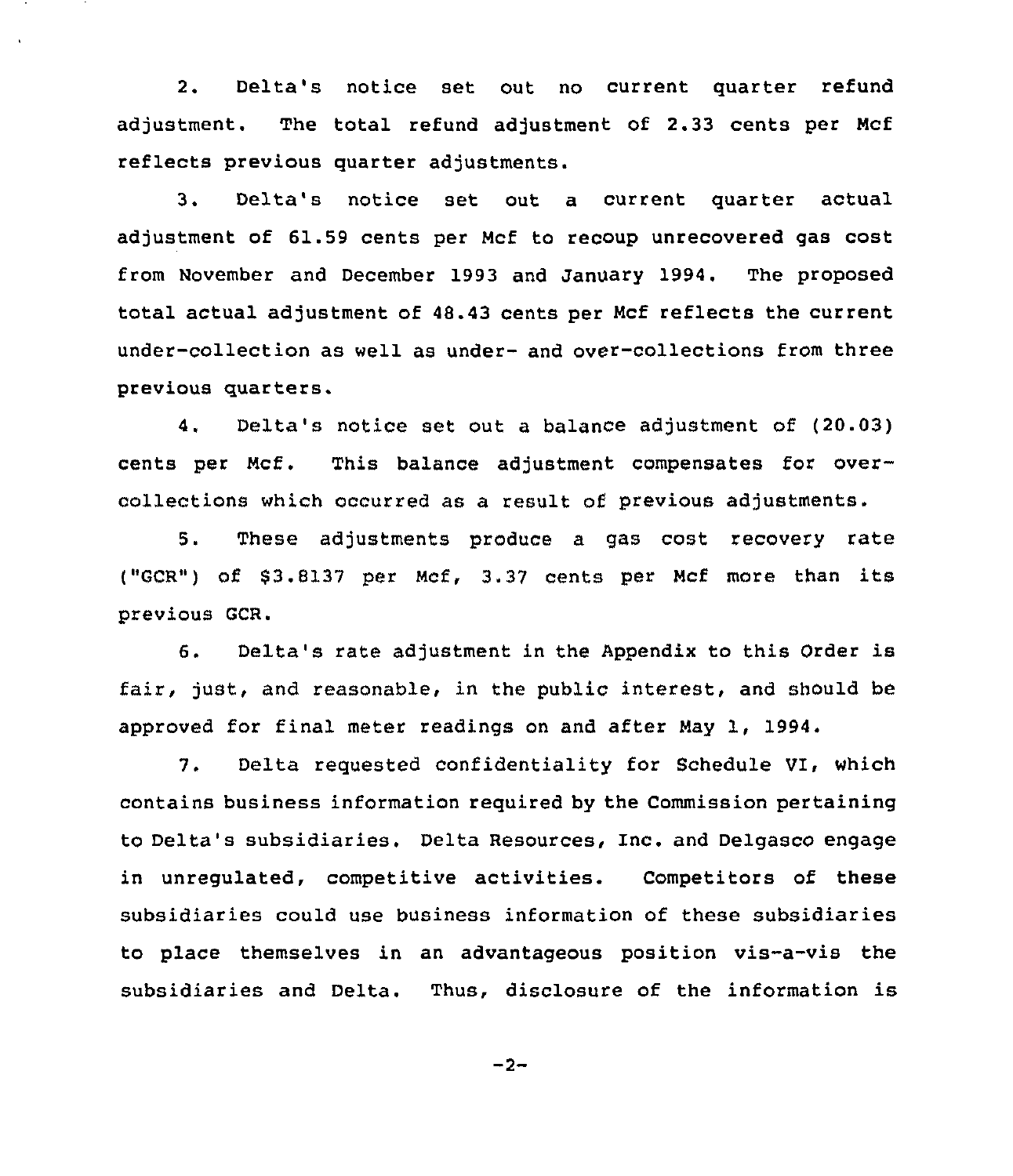likely to cause Delta and these subsidiaries competitive injury and should be protected.

IT IS THEREFORE ORDERED that:

1. The rates in the Appendix to this Order are fair, just, and reasonable, and are effective for final meter readings on and after May 1, 1994.

2. Within 30 days of the date of this Order, Delta shall file with this Commission its revised tariffs setting out the rates authorized herein.

3. Schedule VI, which Delta has petitioned to be withheld from public disclosure, shall be held and retained by this Commission as confidential and shall not be open for public inspection.

Done at Frankfort, Kentucky, this 29th day of April, 1994.

PUBLIC SERVICE COMMISSION

 $\mathcal{C}_{\mathcal{C}}$ 

Vice Chairma

ATTEST:

Executive Directo H.M